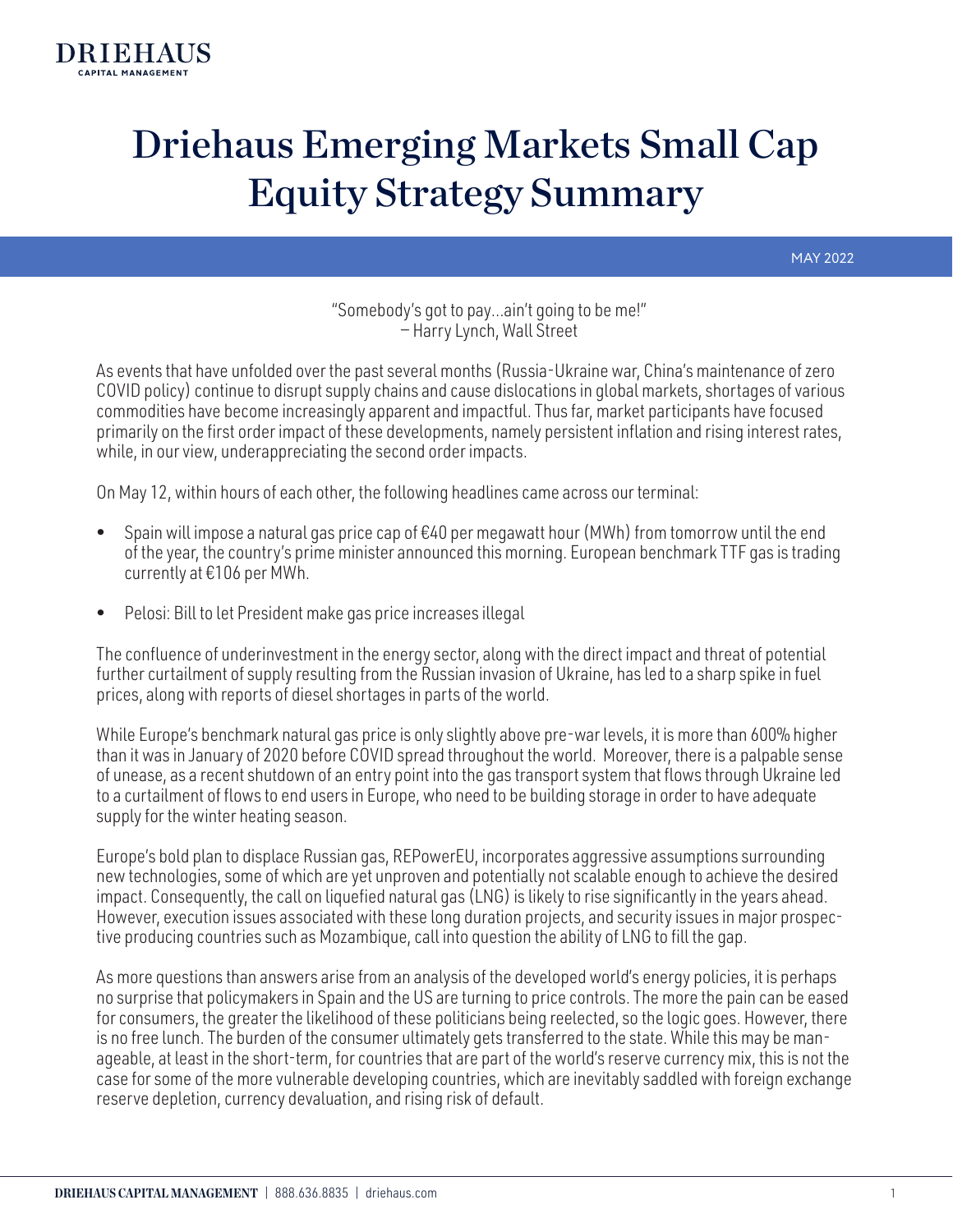Tragically, for countries across the Middle East, North Africa, and South Asia that are large wheat importers, risks of food shortages will grow, as India was the second largest wheat exporter in the world. A recent Reuters article demonstrates the desperation of the situation in Sri Lanka, quoting Mohammad Shazly, a part-time chauffeur, who noted "Without gas, without kerosene oil, we can't do anything. Without food we are going to die."

From a humanitarian perspective, it is difficult to overstate how urgent the situation is becoming in a growing number of developing countries. Past periods of sharply rising commodity prices have resulted in social unrest in both the emerging and developed world, with some of the more notable examples including the Arab Spring protests in the early 2010s and the more recent gilets jaunes protests in France in 2018.

From an investment perspective, the interplay between commodities, geopolitics, and markets is likely to intensify in the months ahead. Against this backdrop, it is notable that China, while a large commodity importer, has taken steps to help insulate the country from the commodity shocks being felt around the world.

First, China has maintained a large stockpile of wheat, built up over the past two years. In terms of weeks of consumption, China's 50 weeks are substantially higher than most countries, as shown below in Exhibit 1.



# Exhibit 1: Wheat Stockpiles (Weeks of Consumption)

Source: US Department of Agriculture, Renaissance Capital

Additionally, China proactively reduced export quotas of diesel fuel, as well as phosphate and urea fertilizer. China's diesel exports peaked at 2.8 million tons in March 2021, and declined to 447 thousand tons by April 2022. Diesel prices have spiked globally in the aftermath of the Russian invasion of Ukraine, while shortages have been reported in parts of the US, raising the price for industrial users and the transportation of goods. Relative to the rest of the world, it is likely that China maintains a much higher inventory buffer of diesel, which will help mitigate cost increases for industrial users as activity in the country inevitably normalizes following the current wave of COVID.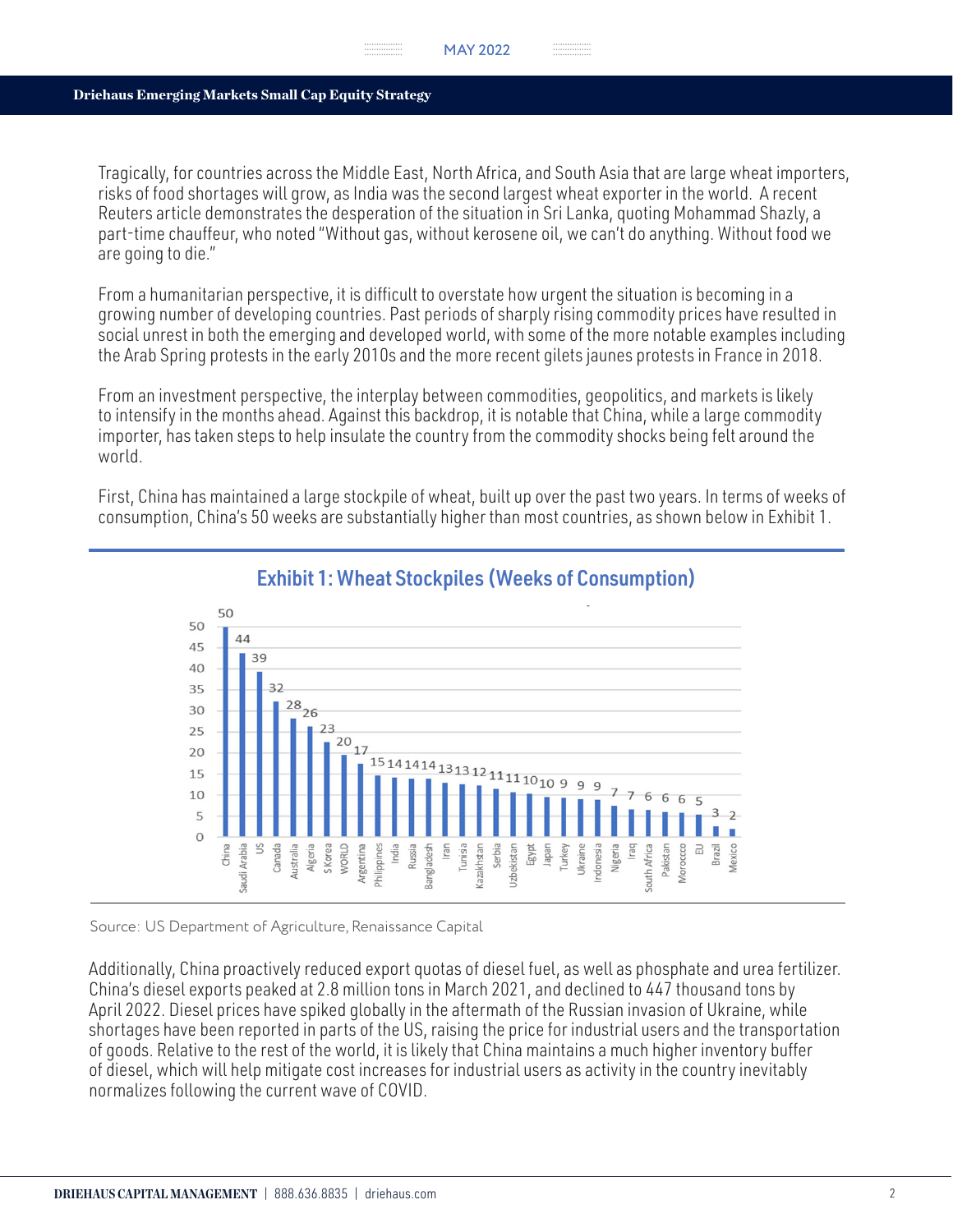## Driehaus Emerging Markets Small Cap Equity Strategy

Structurally, China is oversupplied in phosphate and urea fertilizer, but cyclically, as conditions tightened, China curtailed its exports in order to maintain adequate supply to local farmers. Year-to-date through April, China's urea exports are down 66% year-over-year. The price of nitrogen fertilizer products, such as urea, are largely a function of the price of natural gas, the key input, and China's move to restrict exports has further tightened global markets, while available stockpiles are re-rerouted to domestic consumers. Phosphate fertilizers tell a similar story, with China's year-to-date exports down 41% year-over-year through April.

With Russia accounting for 15-25% of the global trade of nitrogen, phosphate, and potash fertilizers, farmers around the world have responded to price hikes and supply constraints by reducing applications and repositioning their acreage toward soybeans, which require less fertilizer. If prolonged, the consequences of these moves will be to suppress yields and further exacerbate the tight grain supply. While China will not be totally insulated from the price increases, again the country finds itself in a position of relative strength vis-àvis much of the rest of the world (Exhibits 2-3).



# Exhibit 2: China Fertilizer Prices (\$/ton)

Source: CNICC, BofA Global Research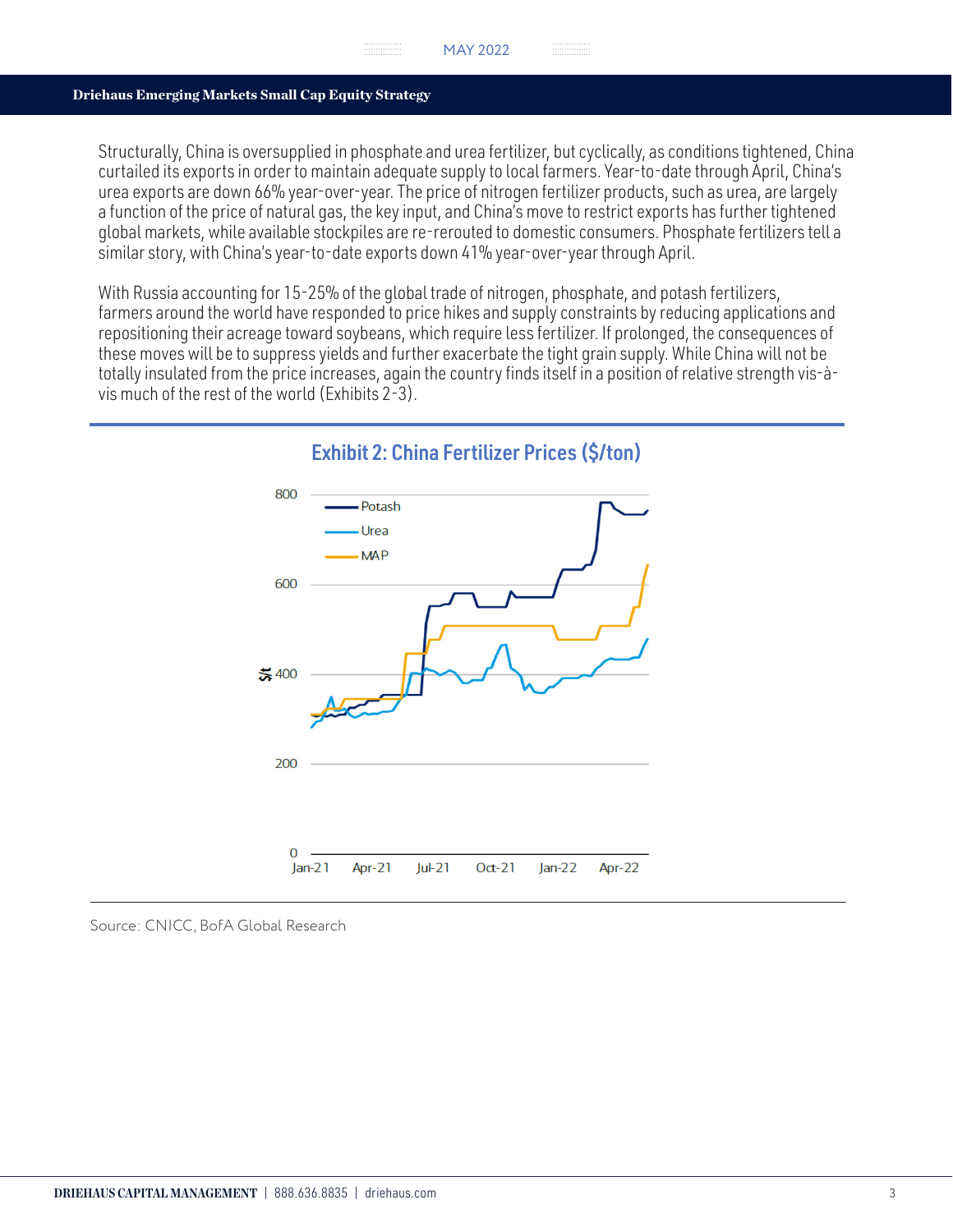



## Source: CRU, Bloomberg, BofA Global Research

As the world copes with the ongoing supply and demand shocks associated with COVID and the war, we are likely to see divergent paths in terms of policy and macroeconomic fundamentals across the emerging markets landscape. These factors are always important considerations in emerging markets, and likely to take center stage in the months ahead as investors seek to mitigate risks amid a rapidly changing global backdrop, while positioning in countries that are able to weather the storm.

# Performance Review

At the sector level, the most significant contributors to returns were information technology and industrials. Real estate and financials detracted the most value. At the country level, China and Taiwan were positive contributors to performance for the month, India and Vietnam were notable detractors from performance.

# Positioning and Outlook

The spread of COVID in China has become an increasingly impactful development in recent weeks, as large cities have experienced lockdowns and mass testing measures, serving to constrain economic activity and exacerbate tight supply chains. Consequently, the consensus 2022 GDP forecast has been revised down to 4.7% (with some individual forecasts well below this level), lower than the government's stated target of "around 5.5%" issued in early March. At this point, it looks unlikely that the official growth target will be met, given the challenges associated with COVID. However, the Chinese government has accelerated economic stabilization policies since the Politburo meeting at the end of April.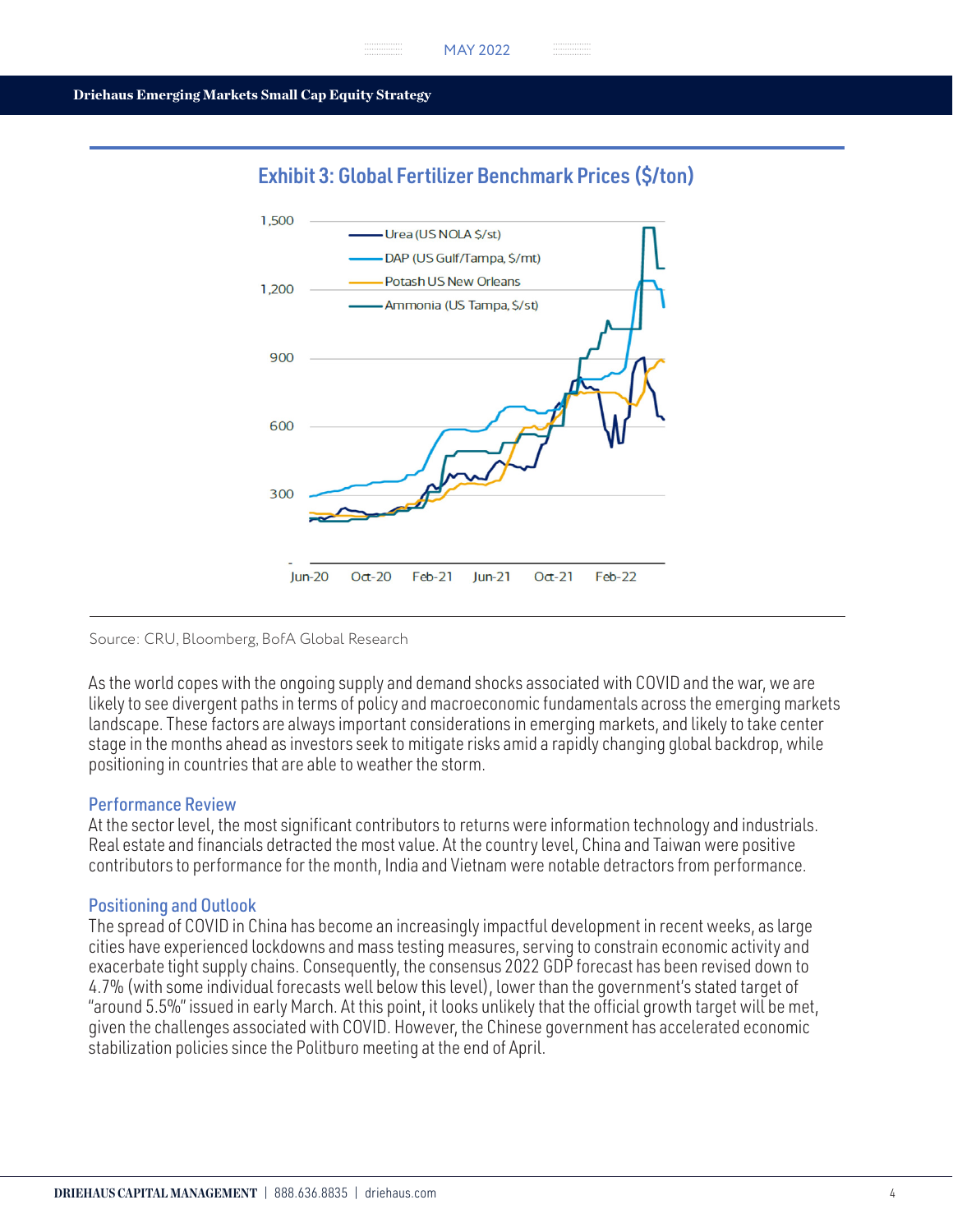## Driehaus Emerging Markets Small Cap Equity Strategy

On May 23, China's State Council announced 33 measures covering fiscal, financial, investment and industrial policies to stimulate its economy. Alongside these measures, China will promote the healthy development of platform companies, which are important for job creation and suffered significant underperformance over the last 18 months due to a regulatory crackdown. China will also accelerate infrastructure development and stimulate industries such as autos and home appliances. Quietly, China's credit impulse has also recently troughed, a development that tends to be a leading indicator of improving domestic demand (Exhibit 4).

# Exhibit 4: China Credit Impulse (12 Month Change; LHS) vs. Imports (Y/Y Growth, 9 Month Lag; RHS)



#### Source: Deutsche Bank, Haver Analytics

One of our messages to investors over the years has been that EM is not a homogenous asset class, and this has been reflected by year-to-date divergences in the fundamental picture for economies such as Brazil, which have shown an accelerating Purchasing Managers Index (PMI), at the same time China and Russia have shown sharp deteriorations (Exhibit 5).



Source: Deutsche Bank, Haver Analytics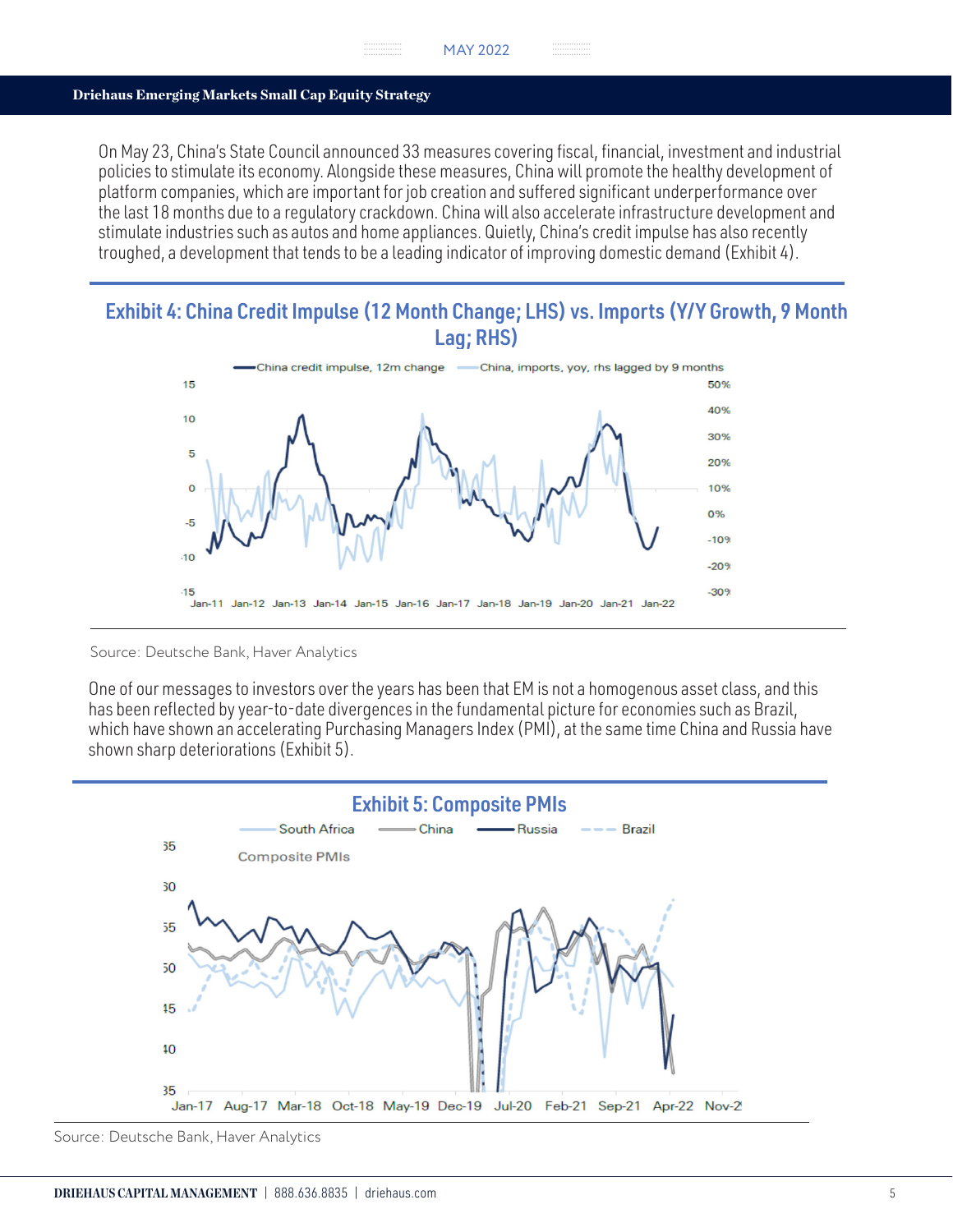## Driehaus Emerging Markets Small Cap Equity Strategy

While two large index constituents (China and Russia) have dragged EM growth lower, it is notable that US data surprises have begun to falter at a much faster rate than both EM and Eurozone data (Exhibit 6). If China is even remotely successful in stimulating its economy and registering any improvements in its control of COVID, then economic growth differentials could turn increasingly in EM's favor in the months ahead. In turn, this should underpin a stronger fundamental outlook for EM capital flows and currencies.



Source: Bloomberg, Morgan Stanley Research

The strategy continues to build positions in China, favoring cyclical and recovery growth stocks. We continue to add to positions that we view as beneficiaries of fiscal stimulus, including machinery, renewable energy, and consumer stocks, while adding new positions in innovative healthcare companies that have been victims of indiscriminate selling amid the litany of negative newsflow tied to China's economy and regulatory backdrop.

While China may indeed miss its "around 5.5%" GDP growth target, the direction of travel is increasingly positive. Historically, investor sentiment toward China has swung dramatically from exuberance to pessimism, and the erosion of asset values over the last 18 months has led many investors to a point of deep pessimism. With stimulus measures becoming more pronounced and the credit impulse bottoming out, we believe investors are anchored to the negative developments, creating an opportunity to accumulate fundamentally sound companies with scope for positive earnings revisions.

Until next month,

 $1.1A$ 

Chad Cleaver, Lead Portfolio Manager Driehaus Emerging Markets Small Cap Equity Strategy